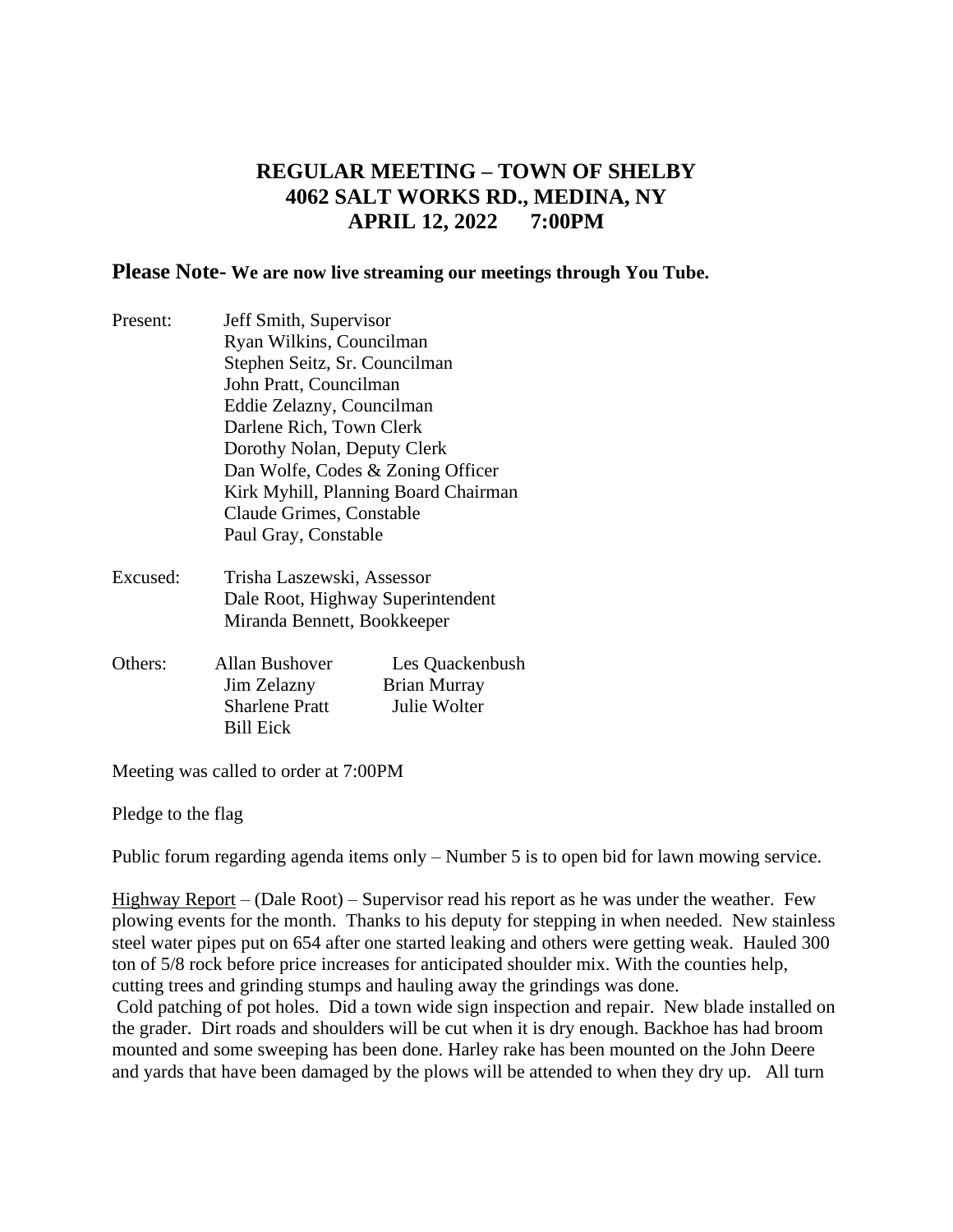arounds have been repaired. Quarterly water reads have been completed. Picked up of a few dead deer. Stacking of e-waste continues.

Assessor Report – (Trisha Laszewski) – Supervisor read her report. The change of assessments are a work in progress. Julie and Trisha are spending countless hours working to complete them. Her hope was to have them in the mail this week but that is not the case. Homeowners will have plenty of time to review once the notices are sent.

Planning Board Report – (Kirk Myhill) – Kleinschmidt sign was approved with a few stipulations. Training is available through you tube.

Code Enforcement / Zoning Board Report – (Dan Wolfe) – Has been on vacation and worked with Candy regarding an area variance for a resident to put a porch on their house. On Monday, Tuesday and Wednesday next week he will be attending the NYS training. He needs this to keep his license current.

### **RESOLUTION 44-22**

RESOLUTION TO APPROVE MINUTES FROM THE MARCH 10, 2022 TOWN BOARD MEETING

Motion by Councilman Seitz and seconded by Councilman Wilkins

Ayes-5 Opposed-0 Motion carried

# **RESOLUTION 45-22**

RESOLUTION TO APPROVE THE TOWN CLERK'S REPORT Motion by Councilman Pratt and seconded by Councilman Wilkins Ayes-5 Opposed-0 Motion carried

# **RESOLUTION 46-22**

RESOLUTION TO APPROVE THE SUPERVISOR'S REPORT Motion by Councilman Seitz and seconded by Councilman Zelazny to approve the supervisor's report.

 Ayes-5 Oposed-0 Motion carried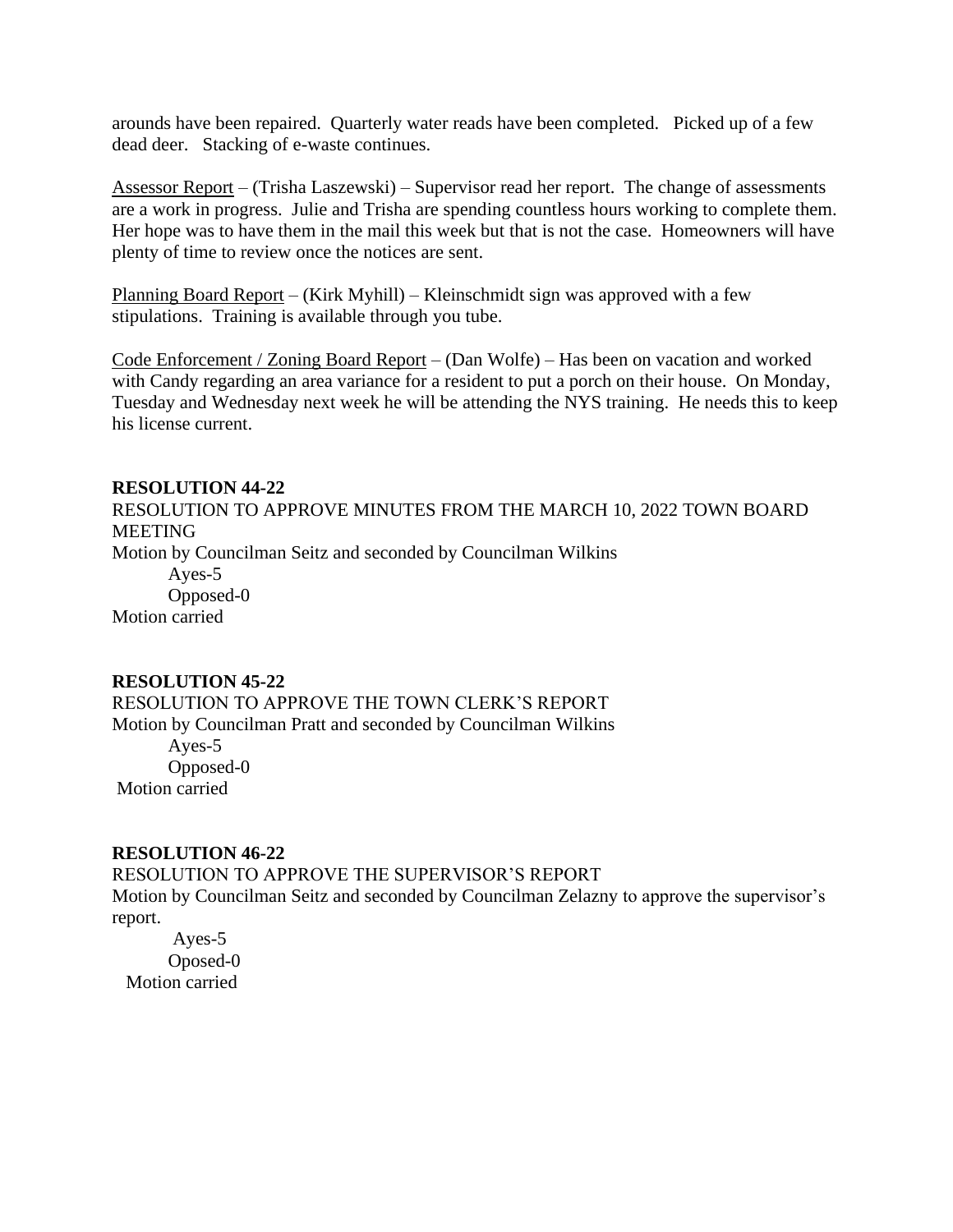#### **RESOLUTION 47-22**

#### RESOLUTION TO PAY CLAIMS AGAINST THE TOWN

| General -    | 77,488.18       | Highway -  | \$21,454.17    |           |
|--------------|-----------------|------------|----------------|-----------|
| Water 1 -    | \$<br>13,603.67 | Water 2 -  | \$             | 1,770.43  |
| Water 3 -    | \$<br>7,470.62  | Water 4 -  | <sup>S</sup>   | 10,134.39 |
| Water 4B -   | \$<br>7,890.19  | Water 5 -  | $\mathbb{S}^-$ | 929.30    |
| Water 6 -    | \$<br>9,668.42  | Water 7 -  | S              | 5,700.16  |
| Water 8 -    | \$<br>4,494.13  | Water 9 -  | \$             | 3,387.68  |
| Water $10 -$ | \$<br>1,697.44  | Water 11 - | S.             | 2,262.05  |
| Water 12 -   | \$<br>3,962.94  |            |                |           |

Motion by Councilman Wilkins Ryan and seconded by Councilman Seitz

Ayes-5

Opposed-0

Motion carried

#### **RESOLUTION 48-22**

RESOLUTION TO ADD DOROTHY NOLAN AS COSIGNER ON COMPUTER AND PAYROLL ACCOUNTS AND REMOVE LORI MYHILL AS COSIGNER ON THOSE Motion by Councilman Pratt and seconded by Councilman Zelazny

 Aye-5 Opposed-0 Motion carried

#### **Resolution 49-22**

RESOLUTION TO ADOPT THE CYBER POLICY AS REVISED Motion by Councilman Wilkins and seconded by Councilman Seitz Ayes-5 Opposed-0 Motion carried

#### **RESOLUTION 50-22**

RESOLUTION TO TRANSFER \$500 FROM B1991.400 TO B7310.400 FOR YOUTH RECREATION FUNDS Motion by Councilman Pratt and seconded by Councilman Wilkins Ayes-5 Opposed-0 Motion carried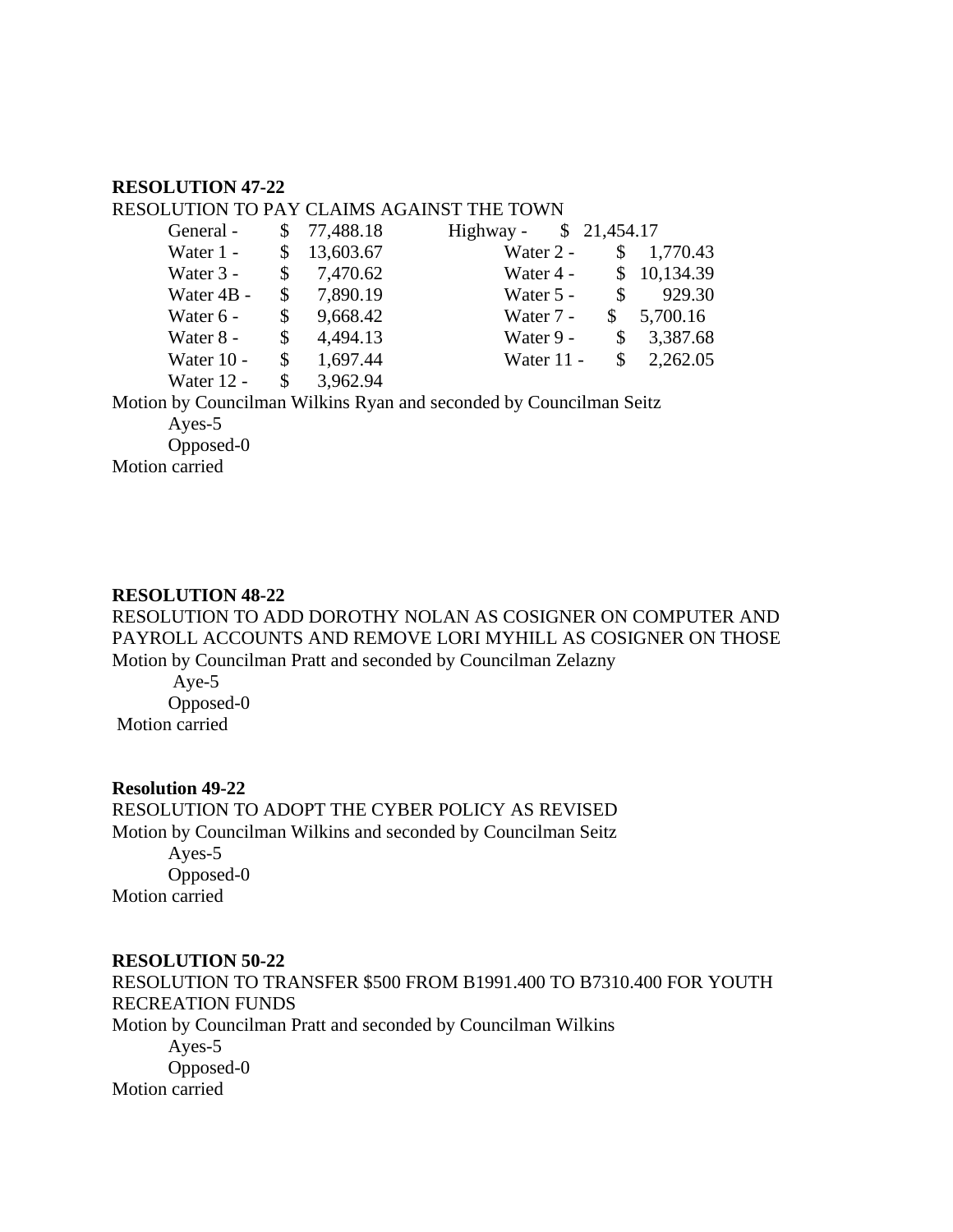# **RESOLUTION 51-22**

RESOLUTION TO ADOPT THE TOWN OF SHELBY WINTER PLOW PLAN Motion by Councilman Seitz and seconded by Councilman Wilkins

Ayes-5 Opposed-0 Motion carried

# **RESOLUTION 52-22**

RESOLUTION TO OPEN SELAED BIDS FOR CEMETERY LAWN MOWING SERVICES FOR THE TOWN AT 10:00 SAM ON APRIL 19, 2022 AND HOLD A SPECIAL MEETING AFTER THE OPENING BIDS TO AWARD LOW BIDDER

Motion by Councilman Pratt and seconded by Councilman Zelazny

Ayes-5 Opposed-0 Motion carried

# **RESOLUTION 53-22**

RESOLUTION INTRODUCING PROPOSED LOCAL LAW 1-2022 TO INCREASE THE TERM OF THE TOWN SUPERVISOR FROM 2 YEARS TO 4 YEARS WHICH SHALL BE SUBJECT TO A MANDATORY REFEREDUM IF ADOPTED BY THE BOARD; AND ALSO RESOLVES TO SET A TIME FOR PUBLIC HEARING ON PROPOSED LOCAL LAW 1-2022 FOR MAY 10, 2022 AT 6:45 PM TO BE HELD AT THE SHELBY TOWN HALL. THE REGULAR TOWN BOARD MEETING WILL START IMMEDIATELY AFTER THE PUBLIC HEARING IS OVER

Motion by Councilman Wilkins and seconded by Councilman Seitz

Discussion: Councilman Pratt said this is going to be a deviation, some towns do it but in my mind this is a deviation from what our fore fathers in government brought forward to have us do. With the Supervisor being changed every two years it is also done at the same time two of our councilmen are changed. So theoretically every two years you could change the voting makeup of the town and that's the way in his mind it should be left so every two years people of the town can have the opportunity to change if they don't like what's going on in their local government. They can go to the polls and change what they don't like in their local government. If we move it a four year term that won't happen. Councilman Zelazny agreed. He said it is taking a little bit of voting power from the people and doesn't think its right. Supervisor Smith added this would not have anything to do with his term. He has through 2023 so this would not be in effect until the next election so it will not give him an immediate term increase. Reason he brought it up as he knows how long it takes to learn to do this job reasonably well and thinks if you had four years you would have a better chance of doing a better job after you learn the job. If you look at past history of Supervisors in most cases they have served for multiple terms and turnover has not been a big issue.

Vote to set public hearing. Roll call vote as there may be some contention. Zelazny-OPPOSED, Seitz-Aye, Pratt-OPPOSED, Wilkins-Aye, Smith-Aye Motion carried